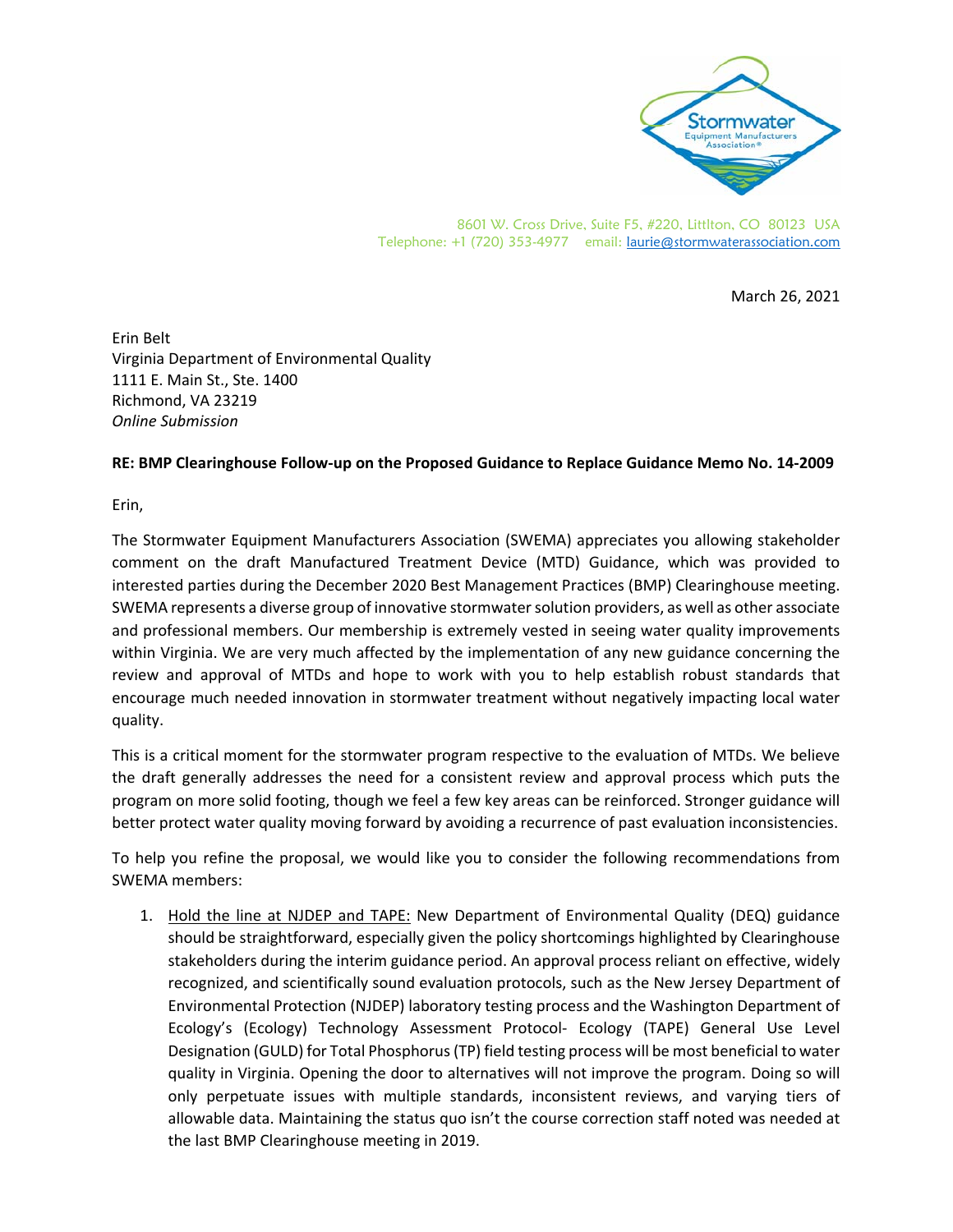

The proposed guidance also aligns with the intent of HB882, which specifically states, "*Provide for the use of a proprietary best management practice only if another state, regional, or national certification program has verified and certified its nutrient or sediment removal effectiveness*" TAPE and NJDEP are the most established verification and certification programs in United States, with the largest databases of approved technologies.. TAPE and NJDEP will form the basis of the national verification program, known as the Stormwater Testing and Evaluation for Products and Practices (STEPP), currently under development by the National Municipal Stormwater Association (NMSA) and others, including SWEMA, EPA, ITRC, Ecology, and NJDEP.

We also encourage the use of the TAPE program as the mechanism for meeting HB882's requirement that DEQ, "*Provide for the evaluation and potential inclusion of emerging or innovative nonproprietary stormwater control technologies that may prove effective in reducing nonpoint source pollution."* The TAPE protocol has been effectively used for monitoring public domain stormwater BMPs. DEQ could easily direct researchers and others interested in advancing public domain practices to use the TAPE protocol to gather adequate data for evaluation and verification purposes. Doing so will standardize the stormwater sector and provide for a comparability of research studies.

## **SWEMA Position: We support use of NJDEP and TAPE GULD for TP as the only acceptable means of MTD and nonproprietary stormwater BMP approval in Virginia. This can be expanded to STEPP once that program is fully functional.**

2. Remove the Total Phosphorus (TP) cap: We continue to believe the cap restricting the maximum amount of TP credit awarded to MTDs to 50% is arbitrary and unnecessary. This performance cap penalizes MTDs versus land‐based practices, discourages innovation leading to even more effective treatment options, and artificially restricts the options available making compliance with stormwater quality requirements more challenging and costly. Technologies that have completed long‐term field testing in compliance with TAPE with greater than 50% TP removal should be credited as such. Ecology assigns the General Use Level Designation (GULD) for emerging technologies that have achieved the monitoring and reporting requirements specified in the TAPE protocol. For a TAPE GULD for TP, this means a technology achieved both at least 80% TSS and 50% TP removal. These figures are minimum thresholds, not maximum performance levels. Ecology verifies TAPE Technical Evaluation Reports (TERs) for each technology wherein a manufacturer demonstrates compliance with the TAPE protocol and discloses overall pollutant removal effectiveness. Furthermore, for those technologies achieving a TP GULD, Ecology releases TP results in the "findings of fact" section of the TAPE certification letter specific to each technology. For examples, see the linked approval letters. These do not represent all the systems that have achieved GULD for TP via TAPE: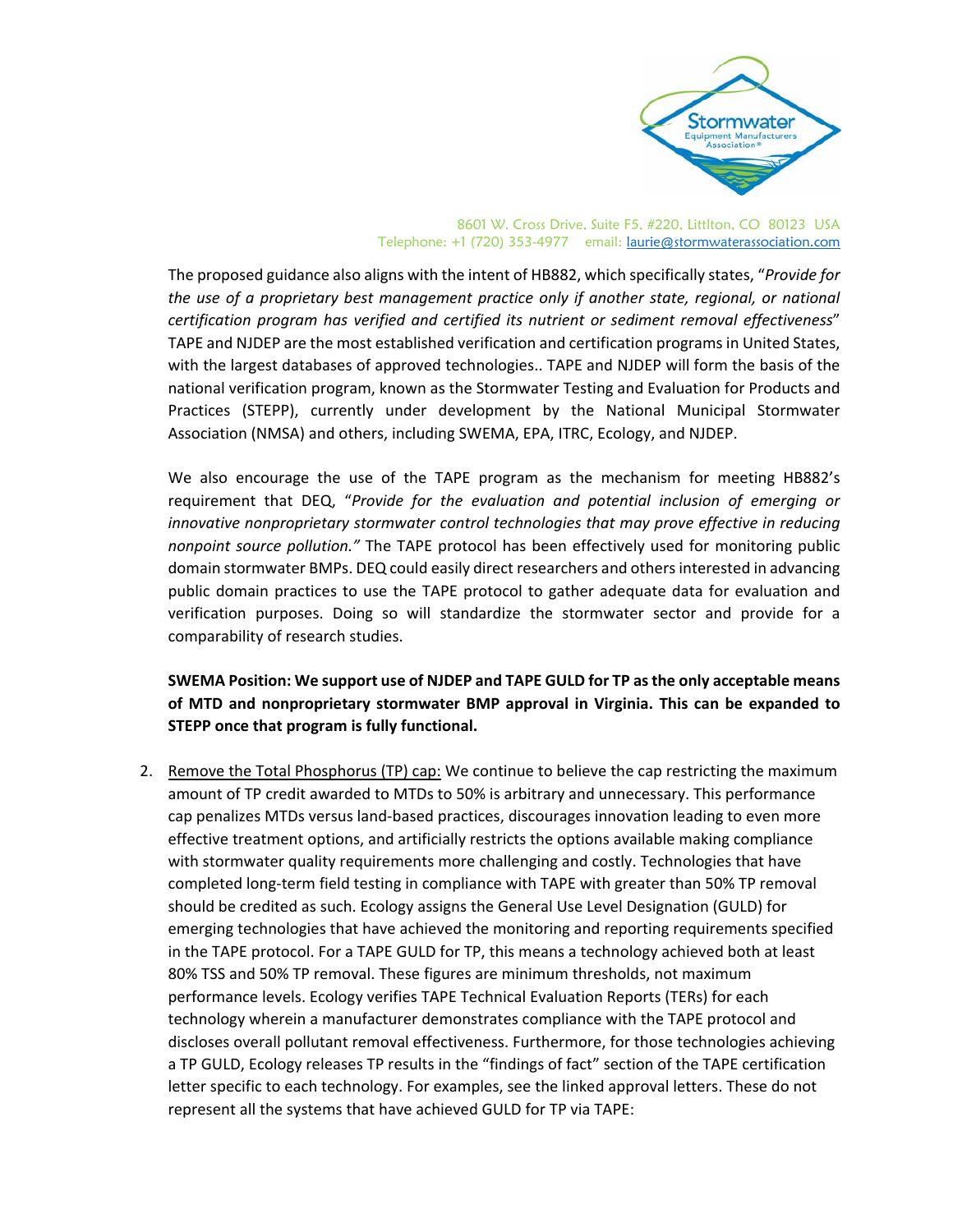

Contech® Engineered Solutions Stormwater Management StormFilter®: https://fortress.wa.gov/ecy/ezshare/wq/tape/use\_designations/STORMFILTERphosphosorbCON TECHguld.pdf

Oldcastle Infrastructure™ Perk Filter: https://fortress.wa.gov/ecy/ezshare/wq/tape/use\_designations/PERKFILTERkristarGULD.pdf

ADS™ BayFilter™

https://fortress.wa.gov/ecy/ezshare/wq/tape/use\_designations/BAYSAVERbayfilterEMCguld.pdf

**SWEMA Position: We believe the cap on TP credit should be removed and replaced with the lower 95% confidence level (LCL) TP percent removal figure from findings of fact in TAPE approval letter. The science‐based 95% LCL is a conservative value, allowing DEQ to incorporate a margin of safety in the agency's guidance program.** 

3. Clearly specify a technology's hydraulic loading rate (HLR): Both NJDEP and TAPE identify a technology's HLR in the respective approval letters. DEQ should stipulate that these HLRs be used to assist with properly sizing the device in VA. Otherwise, MTDs can be undersized and not fully treat the required design storm. Confusion currently exists among local plan reviewers and site design professional due to the lack of clear and easily understandable sizing guidance. Proactively including the HLR in the respective protocol approval letters will help prevent undersized MTDs from being installed.

**SWEMA Position: We seek to have DEQ publish the NJDEP and TAPE specified HLRs in the corresponding approval letters so that local stormwater programs can verify proper MTD sizing. We also recommend sizing requirements for future innovative stormwater BMPs be provided based on the verified studies used for their approval.**

New, robust guidance will improve certainty and consistency around the use of MTDs as a water quality compliance tool and allow the BMP Clearinghouse to move forward in addressing other critical program needs. Please do not hesitate to contact us with any questions. Thank you once again for hosting the recent meeting and for continuing the effort to improve guidance regarding MTD utilization in VA.

Sincerely,

Arey Williams

Greg Williams, Ph.D., P.Eng. *SWEMA President*  **StormTrap**